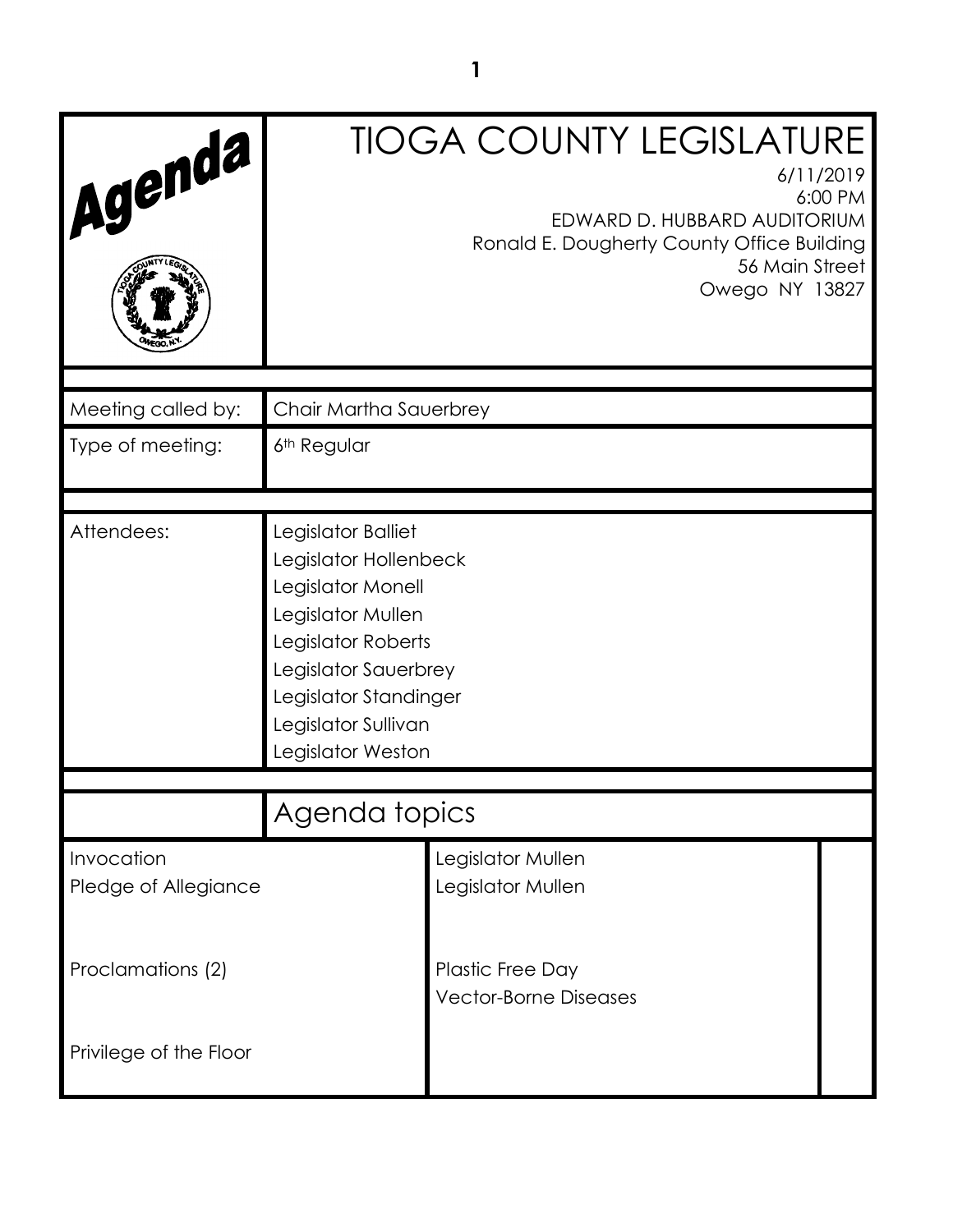| Approval of Minutes                                                                                                 |                          | May 14 and 23, 2019                                                                                                                                                                                                                                                                                                                                                                                                                                                                                                                                                                                                                                                                                                                                                                                                                                                                                                                                                                                                                                                                                                                                                                                                                                                                                             |
|---------------------------------------------------------------------------------------------------------------------|--------------------------|-----------------------------------------------------------------------------------------------------------------------------------------------------------------------------------------------------------------------------------------------------------------------------------------------------------------------------------------------------------------------------------------------------------------------------------------------------------------------------------------------------------------------------------------------------------------------------------------------------------------------------------------------------------------------------------------------------------------------------------------------------------------------------------------------------------------------------------------------------------------------------------------------------------------------------------------------------------------------------------------------------------------------------------------------------------------------------------------------------------------------------------------------------------------------------------------------------------------------------------------------------------------------------------------------------------------|
| <b>Petitions, Communications &amp; Notices</b><br>Appointments/Reappointments<br><b>Reports Standing Committees</b> |                          |                                                                                                                                                                                                                                                                                                                                                                                                                                                                                                                                                                                                                                                                                                                                                                                                                                                                                                                                                                                                                                                                                                                                                                                                                                                                                                                 |
| <b>RESOLUTIONS:</b>                                                                                                 | Health<br>Agency (TCIDA) | 1. Opposing Senate Bill S1747 and Assembly Bill A3675 Driver's<br>License Access and Privacy Act<br>2. Award Bid for Transportation Services to Early Intervention<br>and Preschool Special Education Children's Program Public<br>3. Accept Indigent Legal Services Award<br>4. Authorize the Submission of Homeland Security Grant<br>Application (SHSP19) Office of Emergency Services<br>5. Approve Funding 2019 Youth Bureau Program Funding<br>6. Amend Budget & Appropriate Funds Public Health<br>7. Authorization to Submit Application to New York Homes and<br>Community Renewal for Funding and to Administer a 2019<br>New York Main Street Program for the 2019 Owego - North<br>Avenue Revitalization Program<br>8. Appoint Member to the Tioga County Industrial Development<br>9. Establish Fee Structure for Online and in Person Application<br><b>Fees for Civil Service Examinations Personnel</b><br>10. Amend Resolution 50-94 as amended by Resolution 361-01,<br>as amended by Resolution 260-09, as amended by<br>Resolution 186-10, as amended by 223-13: Retiree Health<br><b>Insurance Contributions</b><br>11. Amend Resolution 277-13 Retiree Health Plans<br>12. Authorization to Create and Fill one, full time Senior Support<br><b>Investigator Position Social Services</b> |
|                                                                                                                     |                          | 13. Create and Fill Clerk (Seasonal) Position Public Health                                                                                                                                                                                                                                                                                                                                                                                                                                                                                                                                                                                                                                                                                                                                                                                                                                                                                                                                                                                                                                                                                                                                                                                                                                                     |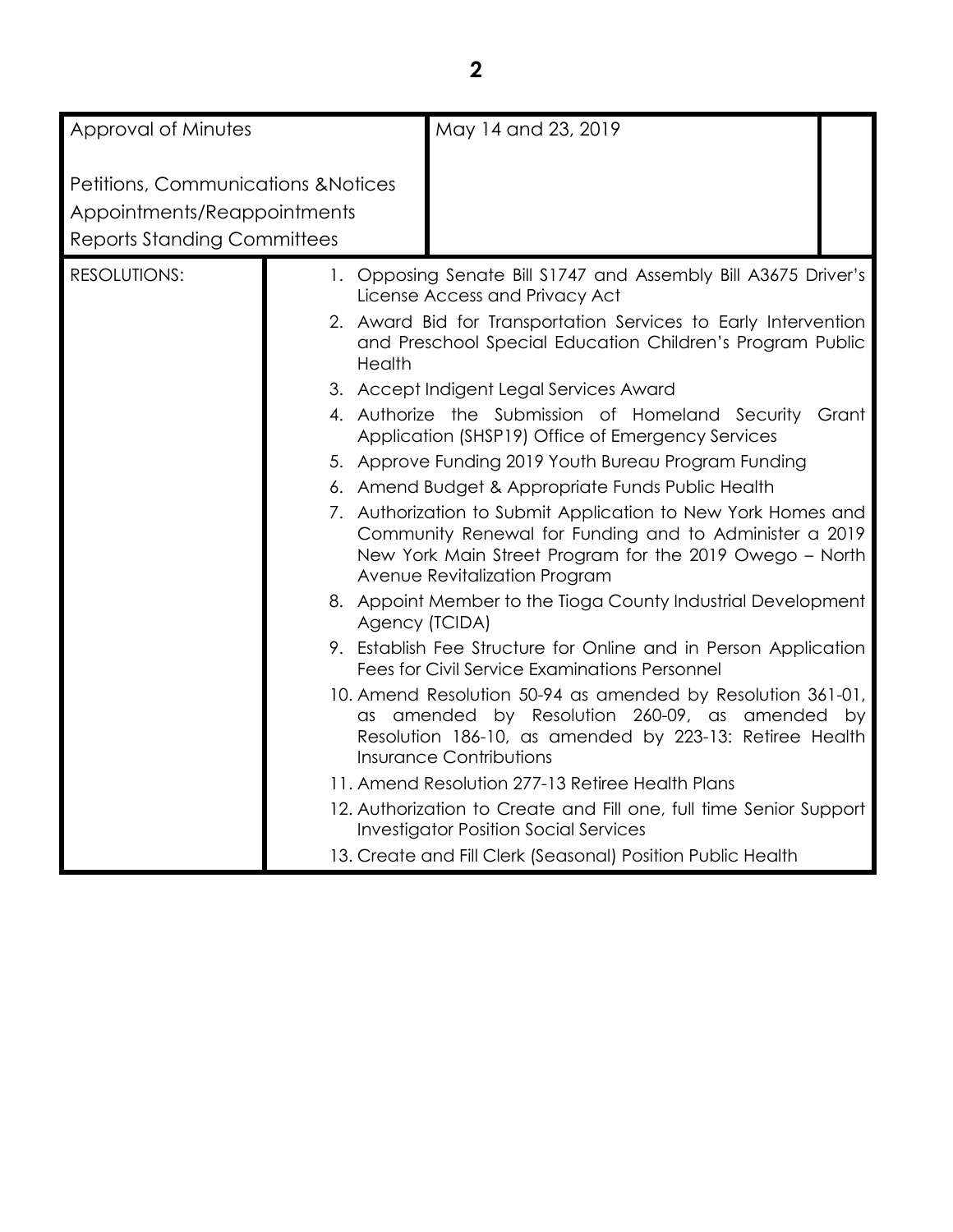### County of Tioga EXECUTIVE PROCLAMATION

WHEREAS: Tioga County recognizes that waste disposal and recycling issues have both environmental and economic costs; and

WHEREAS: These issues lessen the effectiveness of our businesses and increase pressure on the environment through loss of natural resources, harming the vitality of our communities; and

WHEREAS: The economic burden is amplified in Tioga County due to the lack of a landfill within the County; and

WHEREAS: Recent articles and programs, have brought to life the risk that single-use plastic has on our resources and the environment; and

WHEREAS: Educating and raising the awareness of residents and businesses about the benefits of going single-use plastic free by columns, art exhibits, and other activities; and

WHEREAS: Each of us needs to do our part by taking personal responsibility to improve behaviors and practices by learning how we can reduce or even eliminate our usage of single-use plastics; and

WHEREAS: Both the Tioga County Sustainability Manager and Tioga County Public Health support these initiatives; therefore be it

RESOLVED: THE TIOGA COUNTY LEGISLATURE does hereby proclaim the week of June 29, 2019 as

### PLASTIC FREE DAY

And urges all residents to take steps to educate themselves, their families, and the community about the role of reducing or even eliminating our usage of single-use plastics.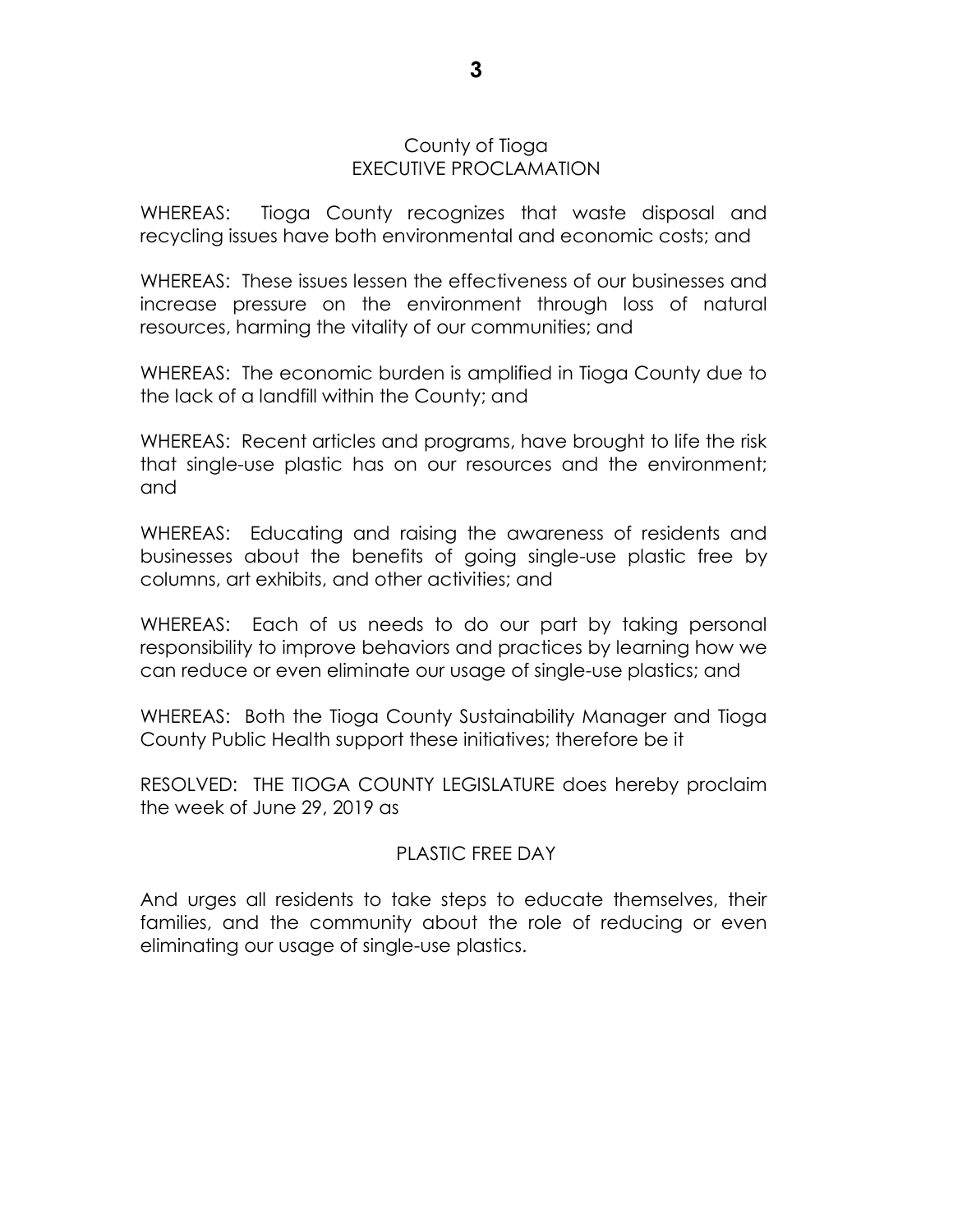### **COUNTY OF TIOGA EXECUTIVE PROCLAMATION**

WHEREAS: Summer in upstate New York is upon us and that means it is mosquito, flea, and tick season; and

WHEREAS: Vector-borne diseases account for more than 17% of all infectious diseases, causing more than 700,000 deaths annually. Vector-borne diseases have a long history of death and illness, including the "Great Plague" and malaria; and

WHEREAS: Nationally, cases of vector-borne diseases have tripled. Tioga County Public Health reports a steady climb in Lyme disease cases spread by deer ticks; and

WHEREAS: Vector-borne diseases are to be taken seriously as they can significantly impact the health of our community; and

WHEREAS: Vectors include mosquitos, fleas, and ticks, which are capable of spreading diseases through tiny bites which often go undetected; and

WHEREAS: Preventing mosquito, flea, and tick bites is important. This is as easy as using insect repellent, wearing long-sleeves, and checking for ticks on your body daily; therefore

THE TIOGA COUNTY LEGISLATURE recognizes the importance of preventing vector-borne disease and urges all the citizens of our county take action to protect themselves and their family.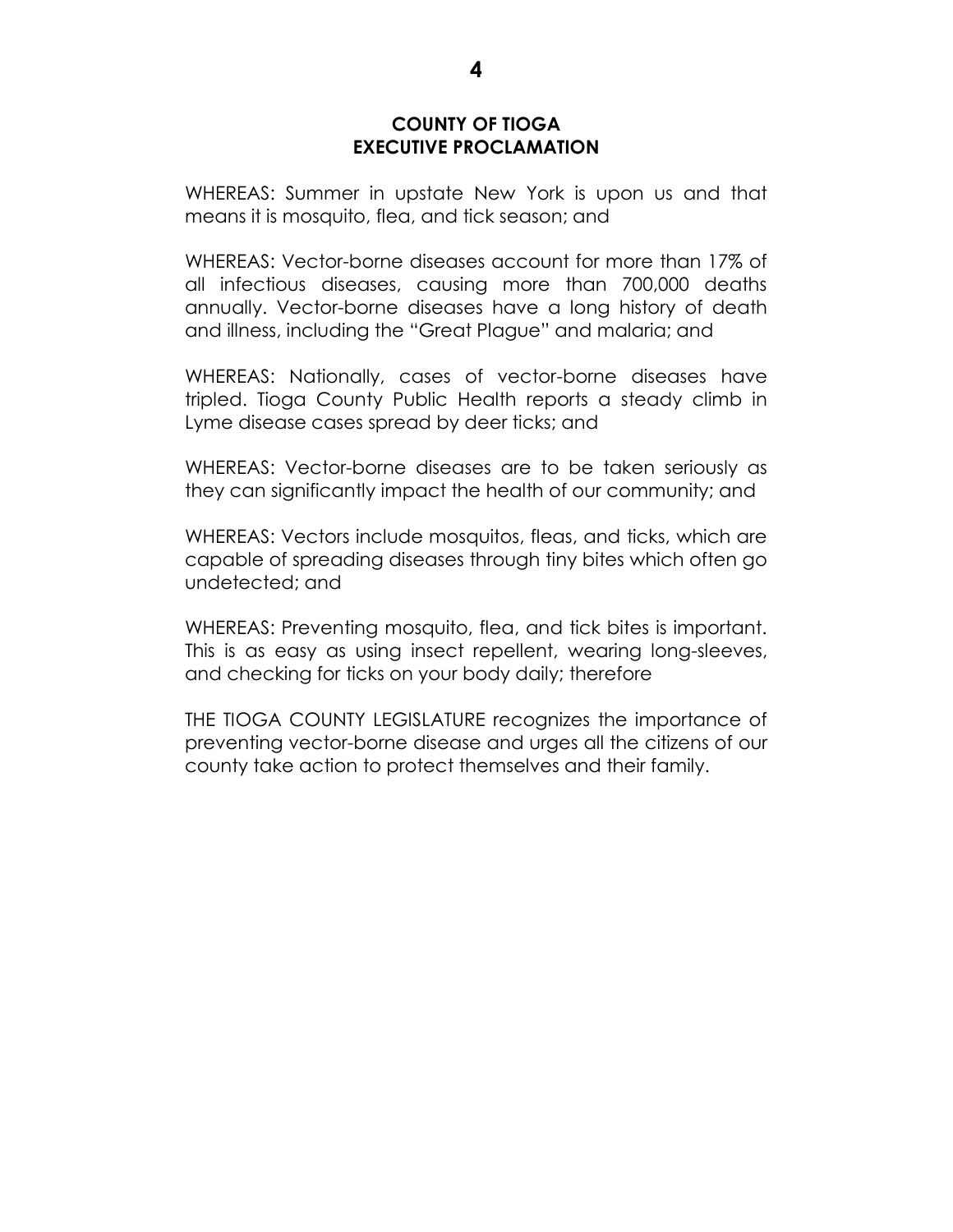# REFERRED TO: ADMINISTRATIVE SERVICES COMMITTEE

RESOLUTION NO: -19 OPPOSING SENATE BILL S1747 AND ASSEMBLY BILL A3675 DRIVER'S LICENSE ACCESS AND PRIVACY ACT

WHEREAS: Holding a driver's license in New York State is a privilege, not a right; and

WHEREAS: The granting of a driver's license is a privilege for people who have followed the law and have proven themselves capable of operating an automobile; and

WHEREAS: This Legislature supports current statutes that authorize the issuance of driver's licenses to eligible individuals who enter the country in accordance with laws of the United States of America and New York State; and

WHEREAS: A bill known as the "Driver's License Access and Privacy Act" has been introduced in the New York State Senate (S.1747) and the New York State Assembly (A.3675) which, if enacted into law, would permit undocumented individuals who are present in the United States of America illegally under federal law to obtain a driver's license; and

WHEREAS: New York State presently suspends or revokes driver's licenses for various illegal acts, including non-payment of child support, delinquent taxes, and refusal to submit to a breathalyzer, yet this Act would reward illegal entry into the United States with a driver's license; and

WHEREAS: Adoption of the Act would create unacceptable security risks because:

- there is no guarantee the identity of undocumented individuals can be properly verified by the State of New York if the federal government has not issued a green card or visa, and the Act's proposed privacy protections may frustrate federal immigration enforcement efforts; and
- local Department of Motor Vehicles (DMV) offices do not have the expertise needed to determine the authenticity of foreign birth certificates, foreign passports, consular cards or to verify evidence of an undocumented individual's residency in the state; and
- driver licenses can be used to obtain additional official identification documents intended only for United States citizens; and
- the Act would eliminate the NYS DMV's 2002 requirement that Social Security Numbers be verified with the Social Security Administration to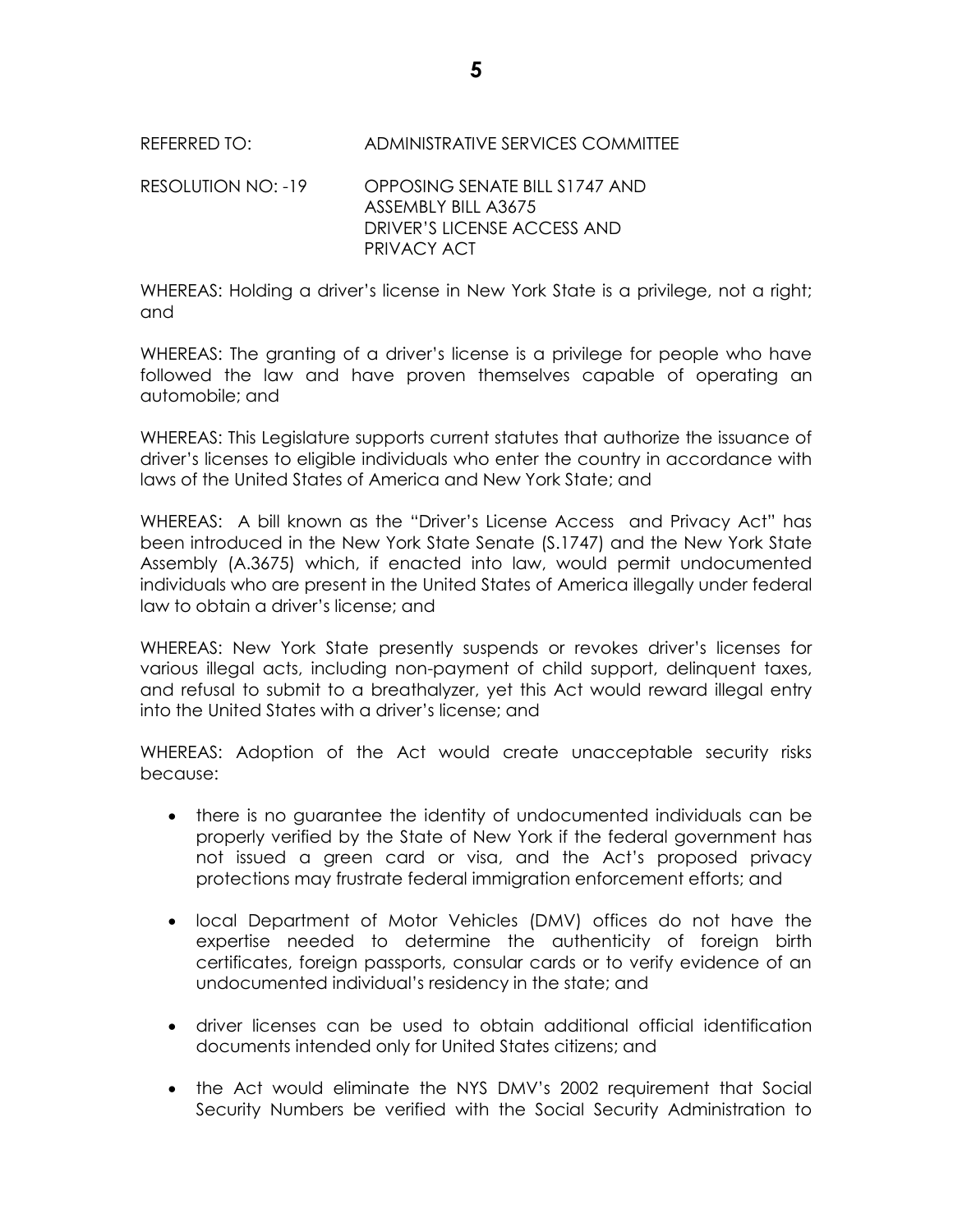confirm an applicant's full identity when obtaining a standard driver's license or non-driver ID, which requirement has led to the discovery of massive amounts of fraudulent activity, including identity theft, bank fraud, insurance fraud, and multiple licenses to avoid loss of driving privileges or active warrants; and

WHEREAS: There is no guarantee that passage of the Act would make New York State roads safer; and

WHEREAS: The approval of the Act would increase opportunities for voter fraud as illegal immigrants applying for a driver's license would be prompted by the NYS DMV's license registration system to register to vote, and there are currently no protections in the system that would prevent an illegal immigrant from registering to vote; and

WHEREAS: The Tioga County Legislature encourages all immigrants to pursue the path to legal citizenship, and recognizes and appreciates the efforts that immigrants must undertake to become United States citizens; and

WHEREAS: Legal immigrants are lawfully entitled to obtain a license or non-driver ID during their stay; and

WHEREAS: Our Administrative Services Committee, the Tioga County District Attorney Kirk O. Martin, Tioga County Sheriff Gary Howard, and Tioga County Clerk Andrea Klett have all recommended that this Legislature express its strong opposition to the adoption and enactment into law of the "Driver's License Access and Privacy Act"; now therefore be it

RESOLVED: That the Tioga County Legislature hereby opposes the adoption of the "Driver's License Access and Privacy Act" which would allow the issuance of licenses to undocumented individuals and create security risks, and because driving is a privilege, not a right; and be it further

RESOLVED: That the Clerk of this Board shall send a copy of this resolution to Governor Andrew M. Cuomo, Temporary President and Majority Leader of the Senate Andrea Stewart-Cousins, Speaker of the Assembly Carl E. Heastie, Senate Minority Leader John J. Flanagan, Assembly Minority Leader Brian M. Kolb, and our local State legislators.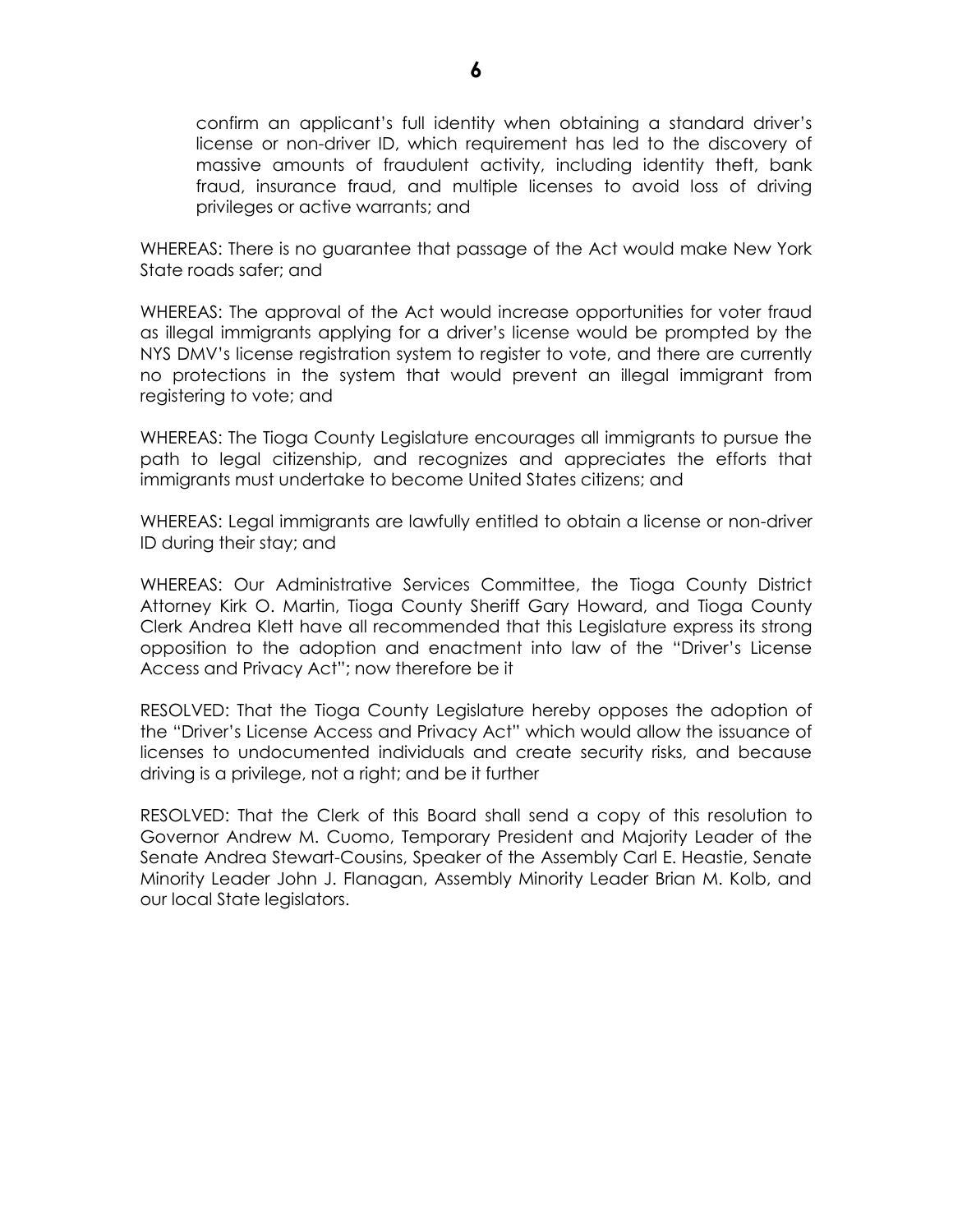REFERRED TO: HEALTH & HUMAN SERVICES COMMITTEE

RESOLUTION NO. –19 AWARD BID FOR TRANSPORTATION SERVICES TO EARLY INTERVENTION AND PRESCHOOL SPECIAL EDUCATION CHILDREN'S PROGRAM PUBLIC HEALTH

WHEREAS: Bids have been received for the Provision of Transportation Services to Early Intervention and Pre-School Special Education Children; and

WHEREAS: Only one bid was received (pricing based on a one-way trip) and was opened on May 30, 2019, and the bid result was as follows:

Serafini Transportation Corp. Zone 1: \$49.21 (including monitor) Zone 2: \$66.12 (including monitor) Blending of Zone 1 & 2: \$53.81(including monitor)

and

WHEREAS: Funds have been included in the Public Health Department budget for this service; and

WHEREAS: Serafini Transportation Corp. has been determined to be the responsible bidder proposing the lowest unit price per child based on a one-way transportation cost, and whose proposal complies with all provisions to render it formal and legal and whose proposal is considered to be in the best interest of Tioga County; and

WHEREAS: The Director of Public Health is in agreement with this determination in the provision of transportation of Tioga County's most vulnerable young citizens; therefore be it

RESOLVED: That the Tioga County Legislature authorize the Public Health Department to enter into a contract with Serafini Transportation Corp. for the Provision of Transportation Services to Early Intervention and Preschool Special Education Children based on stated stipulated cost of \$49.21 for Zone 1; \$66.12 for Zone 2; and \$53.81 for blended Zone 1 and Zone 2 per one-way trip for the period of July 1, 2019 through June 30, 2022.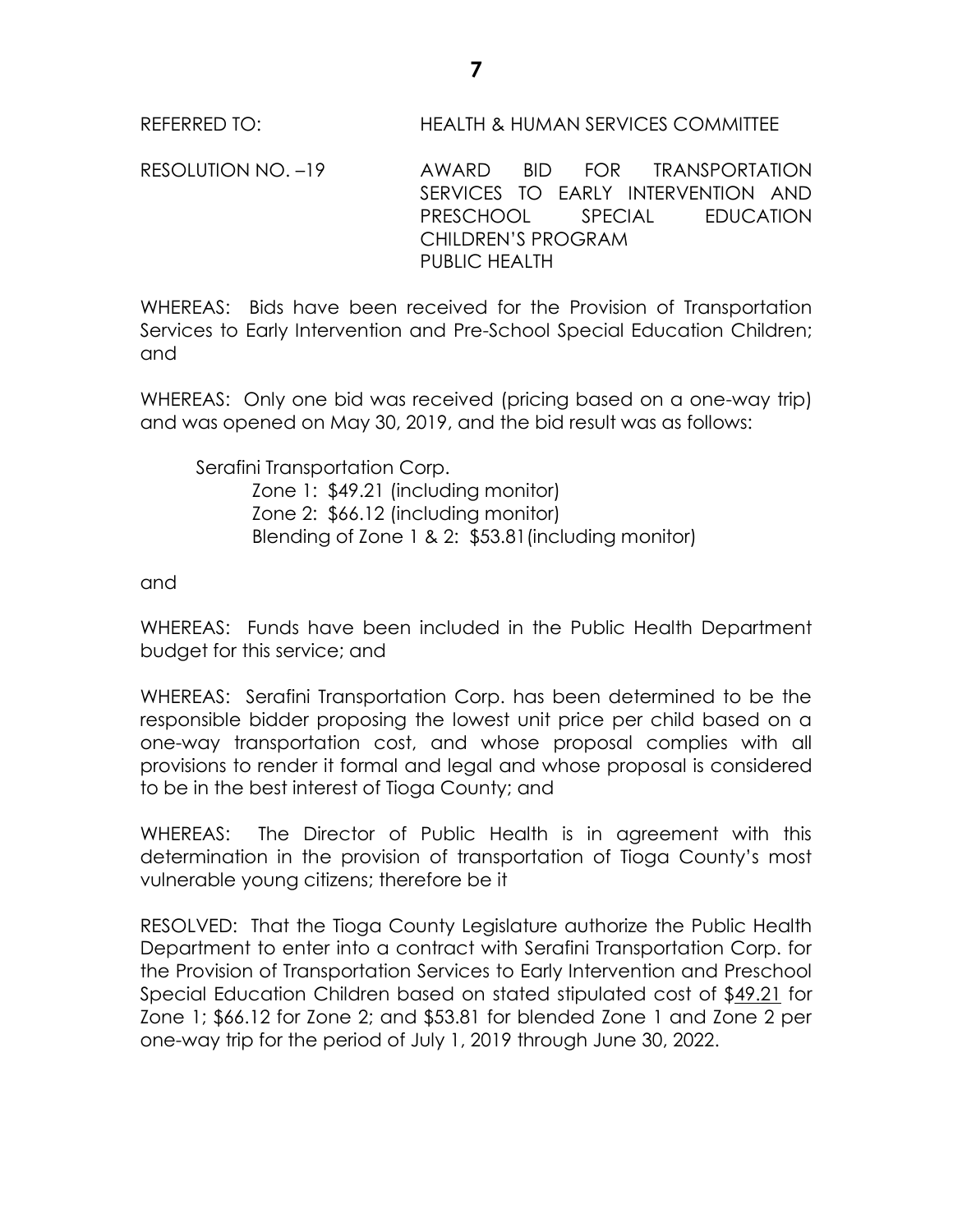REFERRED TO: FINANCE/LEGAL

RESOLUTION NO. -19 ACCEPT INDIGENT LEGAL SERVICES AWARD

WHEREAS: The Assigned Counsel Administrator's Office has been awarded The Statewide Expansion of the Hurrell-Harding Grant in the amount of \$2,313,043.26 to be spent from April 1, 2018 to March 31, 2023; and

WHEREAS: The 2019 Budget appropriation of \$154,202.88 for the first year was done 1/15/19; in order to fund the Public Defender's Office Expansion. Future year Budget Amendments will be done upon Budget Approval of NYS; therefore be it

RESOLVED: That the ILS Grant of \$2,313,043.26 be accepted and approved.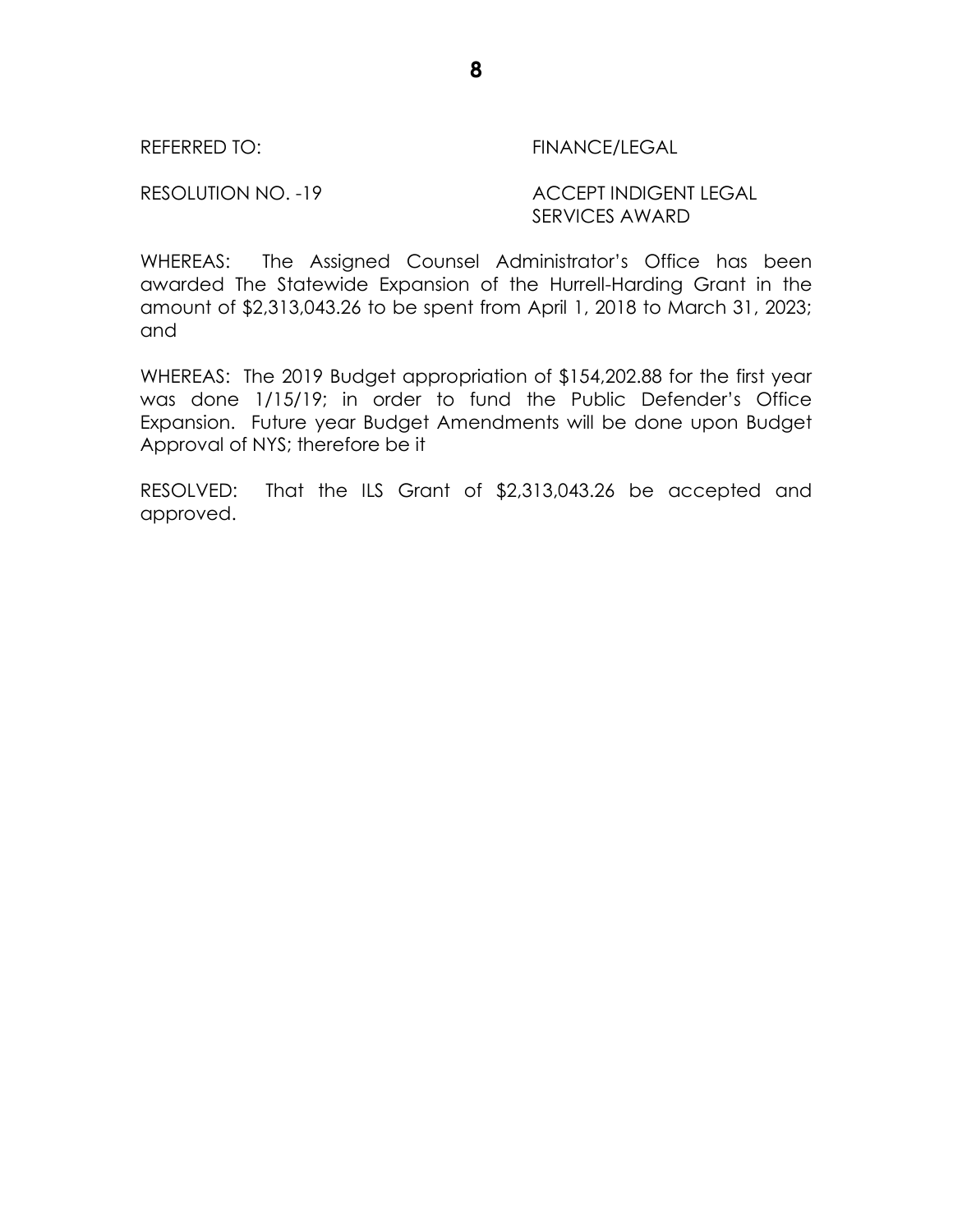RESOLUTION NO. -19 AUTHORIZE THE SUBMISSION OF HOMELAND SECURITY GRANT APPLICATION (SHSP19) OFFICE OF EMERGENCY SERVICES

WHEREAS: The Office of Homeland Security has issued a grant of \$69,980 to the Tioga County Office of Emergency Services. The grant will be used for equipment, planning, and an emergency notification system. 25% of the monies will be appropriated to the Sheriff's Office (\$17,495) and 75% to Emergency Management (\$52,485); and

WHEREAS: County Policy #47 requires that a resolution be approved before any such grant application is submitted. However, due to the short notification period, the Tioga County Office of Emergency Services had to submit an application for this funding by May 15, 2019; therefore be it

RESOLVED: That the Tioga County Emergency Management Office be authorized to apply for this grant application, after the fact, to be in compliance with county policy.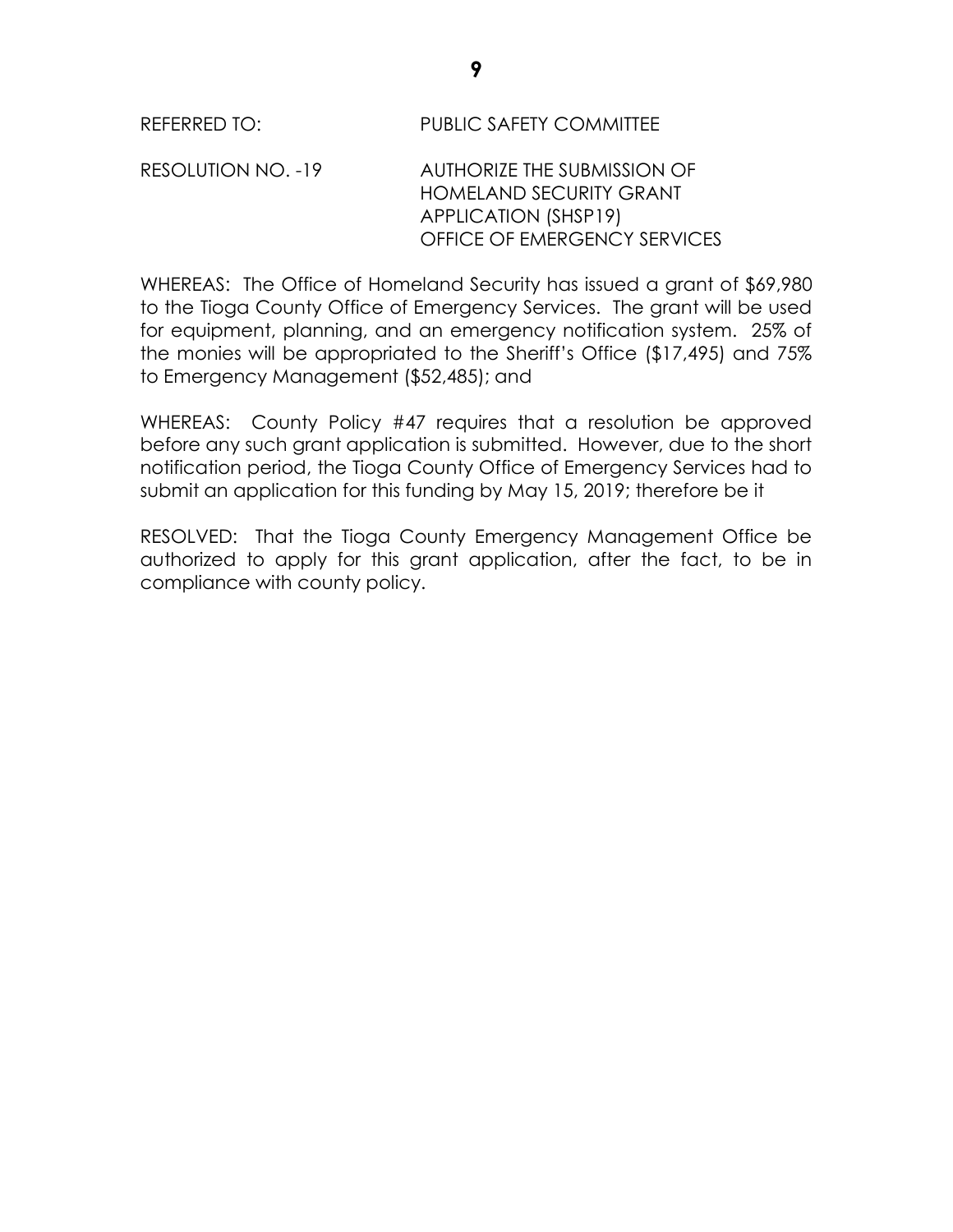### REFERRED TO: HEALTH & HUMAN SERVICES COMMITTEE

RESOLUTION NO. APPROVE FUNDING 2019 YOUTH BUREAU PROGRAM FUNDING

WHEREAS: The Tioga County Legislature approves Youth Bureau program funding which is 100% reimbursable from the New York State Office of Children and Family Services; and

WHEREAS: The Tioga County Youth Board has reviewed 2019 applications for funding which are consistent with guidelines previously presented to the Legislative Committee; now therefore be it

RESOLVED: That the following programs recommended by the Tioga County Youth Board for program year 2019 be approved by the Tioga County Legislature in the amounts indicated:

| <b>Cornell Cooperative Extension 4H Summer Youth Enrichment</b> |                          |  | \$4,000  |
|-----------------------------------------------------------------|--------------------------|--|----------|
| Big Brothers Big Sisters Mentoring                              |                          |  | \$3,000  |
| Village of Newark Valley Summer Rec                             |                          |  | \$2,250  |
| <b>Cornell Cooperative Extension Family Resource Center</b>     |                          |  | \$5,000  |
| Spencer Van-Etten Schools PAVE                                  |                          |  | \$5,175  |
| Tioga Central Schools Summer Rec                                |                          |  | \$8,000  |
| Village of Waverly Summer Rec                                   |                          |  | \$5,000  |
| Casa Trinity Teen Space                                         |                          |  | \$2,880  |
| <b>Catholic Charities YES</b>                                   |                          |  | \$4,500  |
| Kali's Klub House 7 Keys to Success                             |                          |  | \$4,000  |
| Tioga County Boys and Girls Club Outreach                       |                          |  | \$2,215  |
|                                                                 | <b>Total Allocations</b> |  | \$46,020 |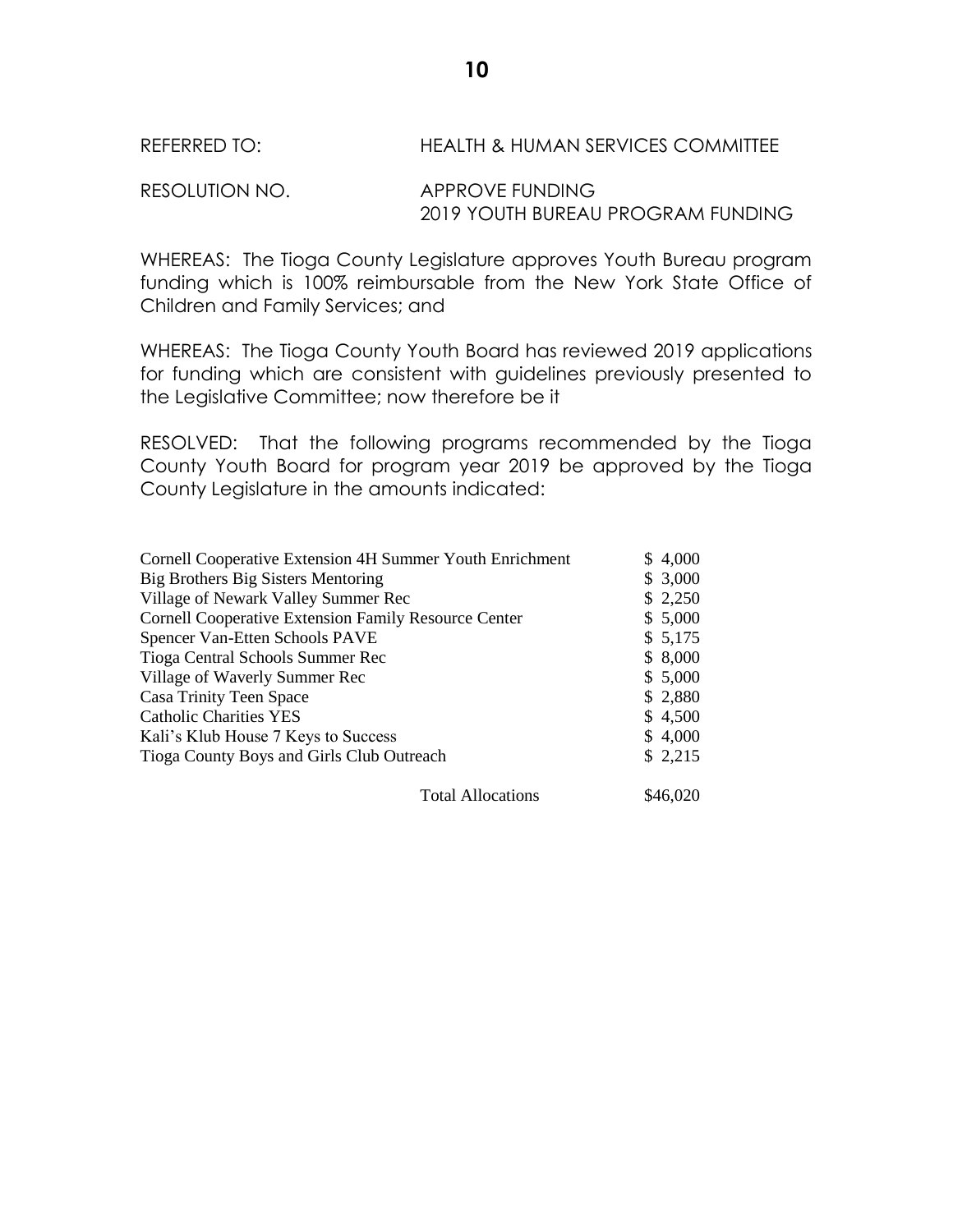REFERRED TO: HEALTH & HUMAN SERVICES **COMMITTEE** FINANCE COMMITTEE

RESOLUTION NO. -19 AMEND BUDGET & APPROPRIATE FUNDS PUBLIC HEALTH

WHEREAS: Tioga County Public Health has been awarded funding from the Floyd Hooker Foundation; and

WHEREAS: The funding is designated for car seats to support the Child Passenger Safety Program; and

WHEREAS: Amending of Budget and Appropriation of Funds requires Legislative approval; therefore be it

RESOLVED: That funding be appropriated as follows:

From: A4053 422800 Public Health: Local Grants \$ 5,000

To: A4053 540640 Public Health: Supplies \$ 5,000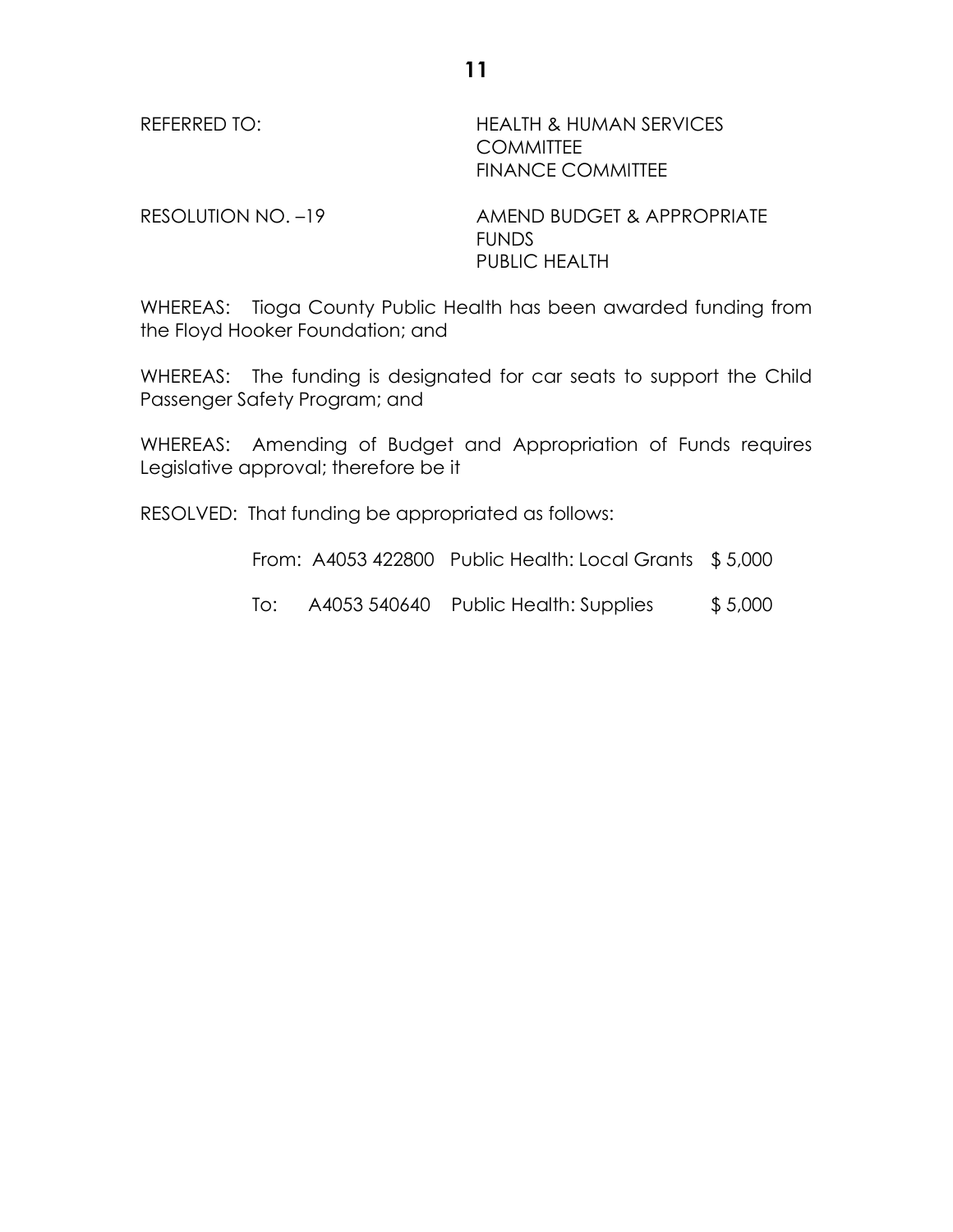REFERRED TO: ED&P COMMITTEE

RESOLUTION NO. -19 AUTHORIZATION TO SUBMIT APPLICATION TO NEW YORK HOMES AND COMMUNITY RENEWAL FOR FUNDING AND TO ADMINISTER A 2019 NEW YORK MAIN STREET PROGRAM FOR THE 2019 OWEGO – NORTH AVENUE REVITALIZATION PROGRAM

WHEREAS: Per Resolution 94-14, Tioga County Economic Development and Planning desires to apply for up to \$500,000.00 in financial assistance through the 2019 Consolidated Funding Application under the 2019 New York Main Street Program; and

WHEREAS: The application proposes funding to assist property owners to complete interior and exterior building renovations to targeted, contiguous downtown "main street" buildings including 53 through 88 North Avenue and 177 and 185 Main Street from the Main Street area along North Avenue to Temple Street in the downtown central business district of the Village of Owego; and

WHEREAS: The proposed funding will contribute to the ongoing community revitalization efforts; and

WHEREAS: The grant application requires that the applicant obtain the approval and endorsement of the governing body of the municipality making application and in which the project will be located; and

WHEREAS: The Village of Owego is in support of this application to the 2019 New York Main Street program for revitalization of commercial and residential properties that make up the "Main Street" including 53 through 88 North Avenue and 177 and 185 Main Street from the Main Street area along North Avenue to Temple Street in the downtown central business district of the Village of Owego; therefore be it

RESOLVED: That the Tioga County Legislature approves and endorses the 2019 New York Main Street Program grant application for assistance prepared and to be submitted by the Tioga County Economic Development and Planning Office.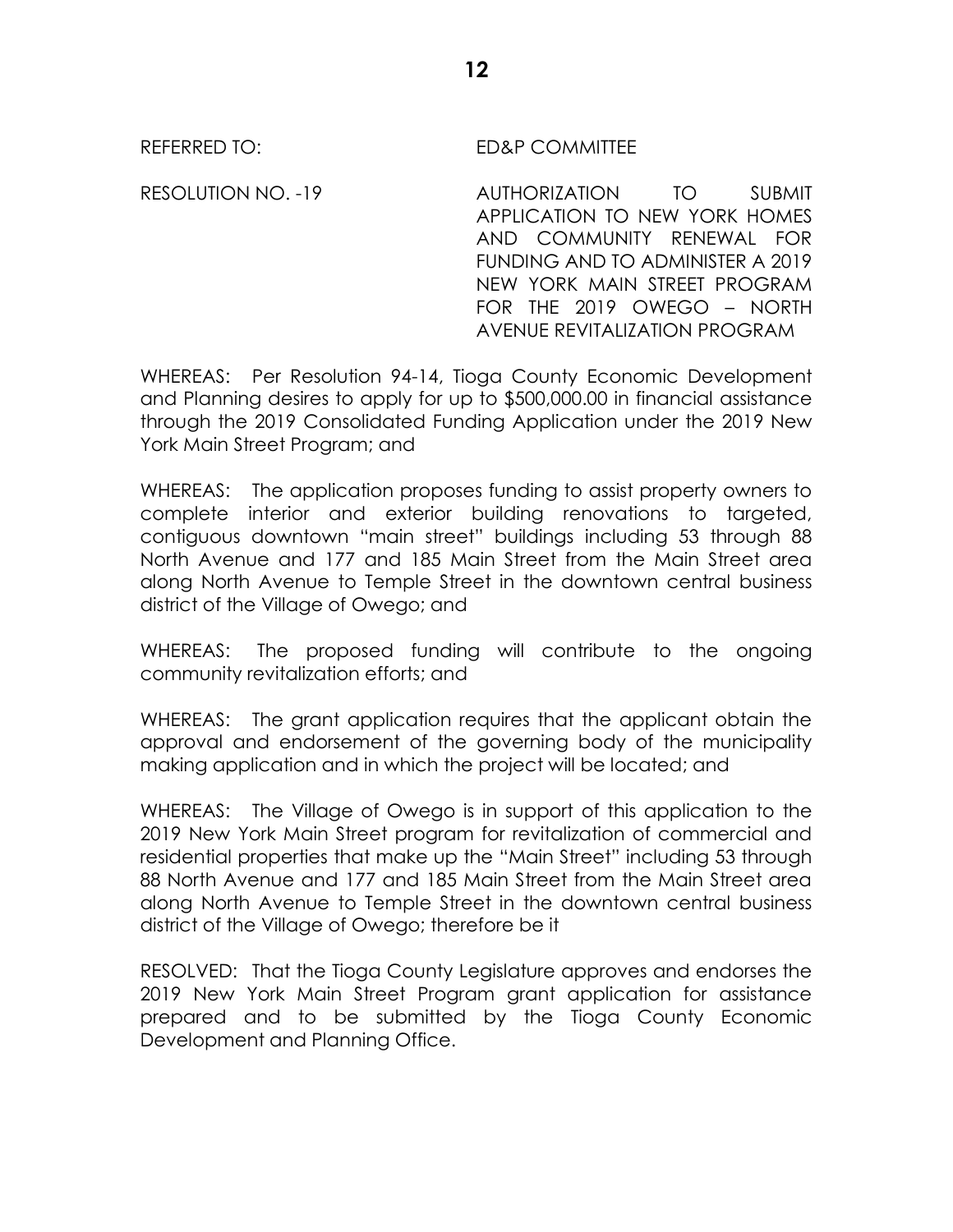### REFERRED TO: ED&P COMMITTEE

RESOLUTION NO. –19 APPOINT MEMBER TO THE TIOGA COUNTY INDUSTRIAL DEVELOPMENT AGENCY (TCIDA)

WHEREAS: Pursuant to §856(2) of the General Municipal Law the members of the Tioga County Industrial Development Agency (TCIDA) serve at the pleasure of the Legislature without a term until they either resign or are replaced by the Legislature; and

WHEREAS: Kevin Dougherty has resigned from the Tioga County Industrial Development Agency Board of Directors effective April 29, 2019; and

WHEREAS: The Tioga County Industrial Development Agency (TCIDA) Board of Directors desires to fill this vacant position; and

WHEREAS: Eric Knolles has expressed a desire to serve on the Tioga County Industrial Development Agency (TCIDA); therefore be it

RESOLVED: That the Tioga County Legislature, on its own behalf, as well as on behalf of the citizens of Tioga County, express sincere gratitude to Kevin Dougherty for his loyal service to the residents of Tioga County; and be it further

RESOLVED: That the Tioga County Legislature hereby appoints Eric Knolles to replace Kevin Dougherty's position on the Tioga County Industrial Development Agency Board of Directors effective June 12<sup>th</sup>, 2019.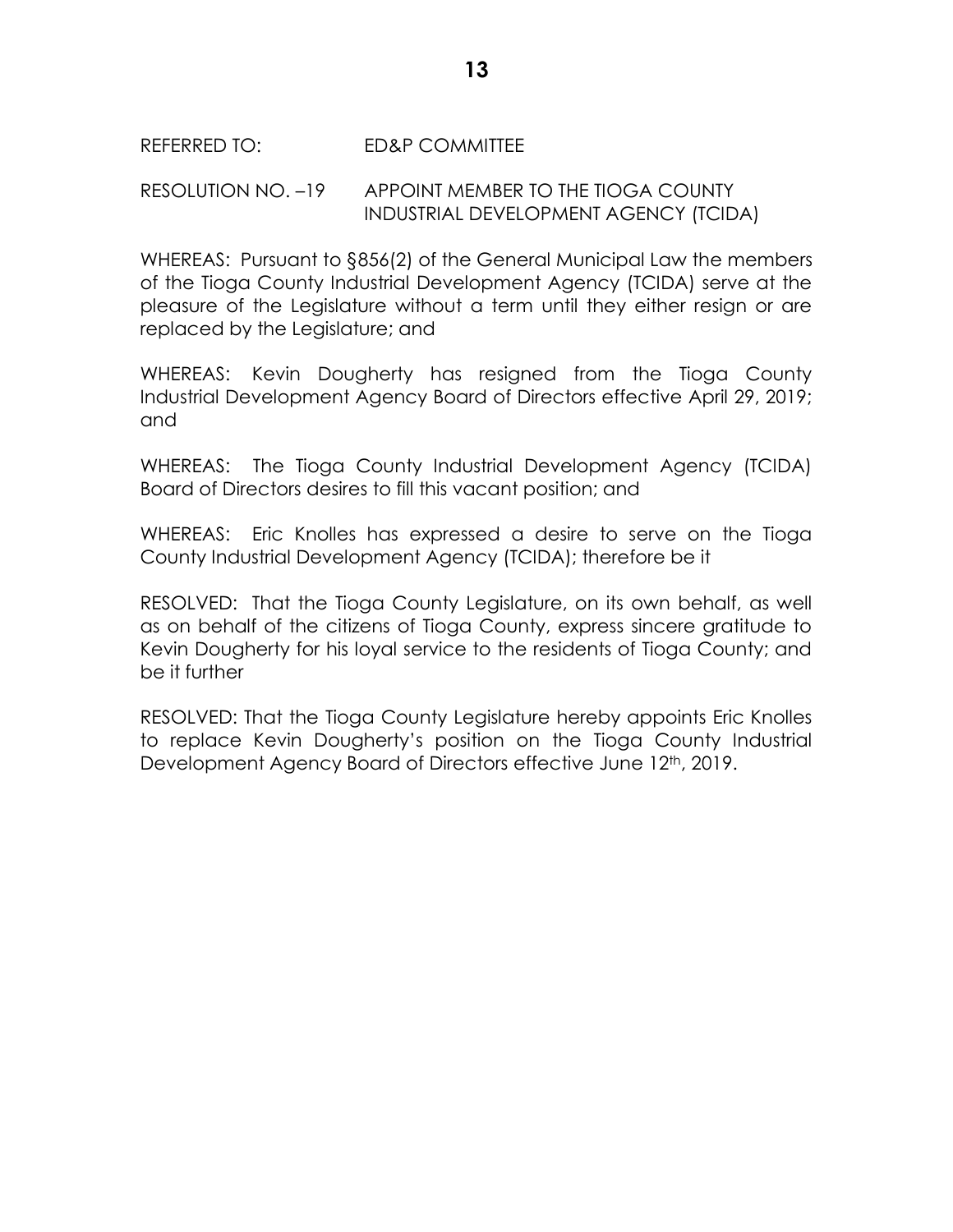REFERRED TO: PERSONNEL COMMITTEE

RESOLUTION NO. -19 ESTABLISH FEE STRUCTURE FOR ONLINE AND IN PERSON APPLICATION FEES FOR CIVIL SERVICE EXAMINATIONS PERSONNEL

WHEREAS: Tioga County Department of Personnel & Civil Service is preparing to launch an online application portal to the public; and

WHEREAS: Part of the online feature will include the ability for applicants to electronically pay for application submissions tied to civil service examinations; and

WHEREAS: Due to transaction fees associated with online payments, there is a need to establish a fee structure for both online and in person application fees for civil service examinations; therefore be it

RESOLVED: That the Tioga County Legislature authorizes the following fee structure be established as of June 12, 2019, for applications associated with civil service examinations:

| <b>Online Application Submissions:</b> | \$16.00 (non-uniform exams)<br>\$26.00 (uniform exams) |
|----------------------------------------|--------------------------------------------------------|
| In Person Application Submissions:     | \$15.00 (non-uniform exams)<br>\$25.00 (uniform exams) |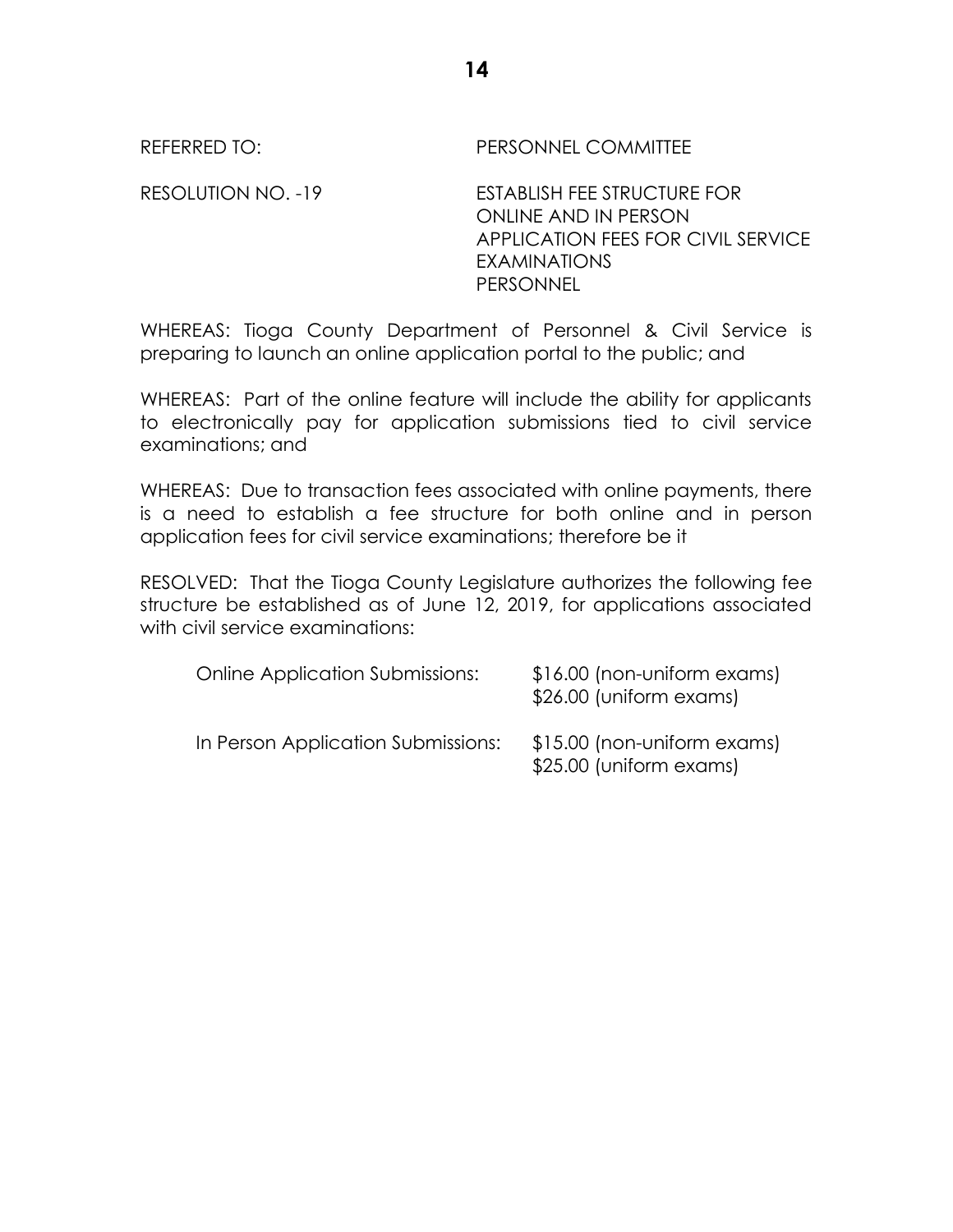RESOLUTION NO -19 AMEND RESOLUTION 50-94 AS AMENDED BY RESOLUTION 361-01, AS AMENDED BY RESOLUTION 260-09, AS AMENDED BY RESOLUTION 186-10, AS AMENDED BY 223- 13: RETIREE HEALTH INSURANCE CONTRIBUTIONS

WHEREAS: Resolution 50-94 established contributions for retirees eligible under Section IV.A. of Employee Handbook Policy "Orientation/Exit Interviews/Recruitment/Retirement" (formerly Policy # 3) at \$5.00 or \$7.50 per month; and

WHEREAS: Resolution 361-01 increased those same retirees' contributions to \$10.00 or \$15.00 per month; and

WHEREAS: Resolution 260-09 increased those same retirees' contributions to \$20.00 or \$25.00 per month; and

WHEREAS: Resolution 186-10 required retirees under Section IV.A. who continued to carry the more expensive Excellus Blue Cross Blue Shield Classic Blue plan to pay \$20.00 or \$25.00 per month plus the difference between the monthly premiums of the Excellus Classic Blue product and the Excellus PPO Option H-Split Product; and

WHEREAS: Resolution 223-13 required Medicare eligible retirees and spouses of retirees who are Medicare eligible to change to a Medicare Supplemental Plan effective January 1, 2014 and set the contribution rate for those retirees eligible under Section IV.A. at \$20.00 per month for retiree coverage or \$40.00 per month for retiree and spouse coverage; and

WHEREAS: The Excellus PPO Option H-Split contributions for retirees eligible under Section IV.A. has remained at \$20.00 or \$25.00 per month since 2009; and

WHEREAS: Health insurance costs continue to increase; therefore be it

RESOLVED: That effective January 1, 2020 retirees eligible under Section IV.A. be required to pay 2% of the monthly premium of individual coverage or 2% of the monthly premium of family coverage.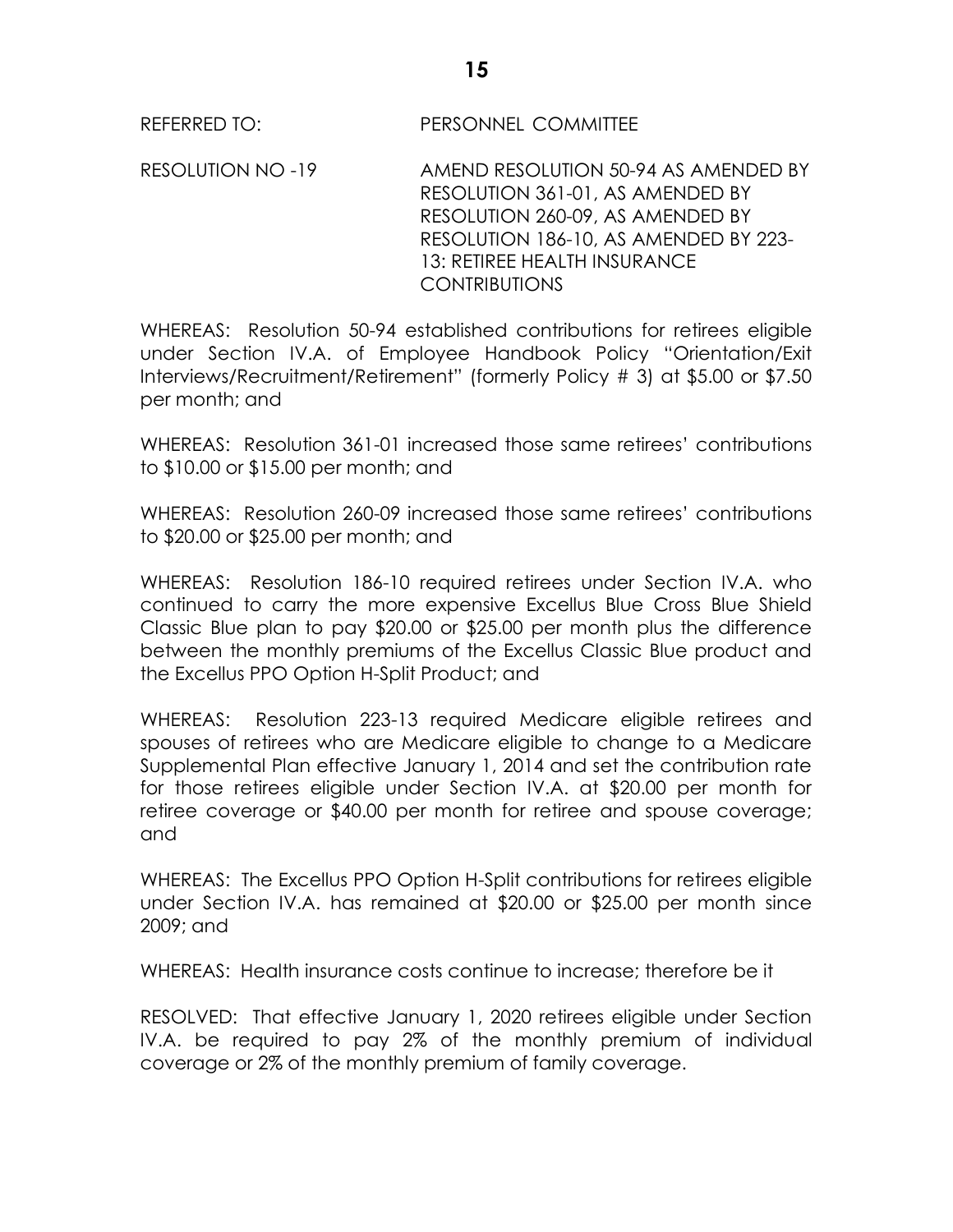### REFERRED TO: PERSONNEL COMMITTEE

RESOLUTION NO -19 AMEND RESOLUTION 277-13 RETIREE HEALTH PLANS

WHEREAS: Resolution 277-13 provided that effective January 1, 2014 CSEA and Non-Union employees who qualified for health insurance upon retirement and who were not yet Medicare eligible shall only have the choice of Excellus Blue Cross Blue Shield Classic Blue Indemnity, if eligible as an active employee, or PPO Option H-Split coverage; and

WHEREAS: All other active employee groups have eliminated the Classic Blue plan and only have the option of PPO Option H-Split coverage, if not Medicare eligible, upon retirement; and

WHEREAS: The Classic Blue plan does not provide any cost containment features such as case management or disease management; and

WHEREAS: The PPO Option H-Split plan provides excellent coverage and is a less expensive plan; and

WHEREAS: Health insurance costs continue to increase: therefore be it

RESOLVED: That Resolution 277-13 is hereby amended to indicate that effective January 1, 2020 non-Medicare eligible retirees shall only have the option of Excellus Blue Cross Blue Shield PPO Option H-Split plan.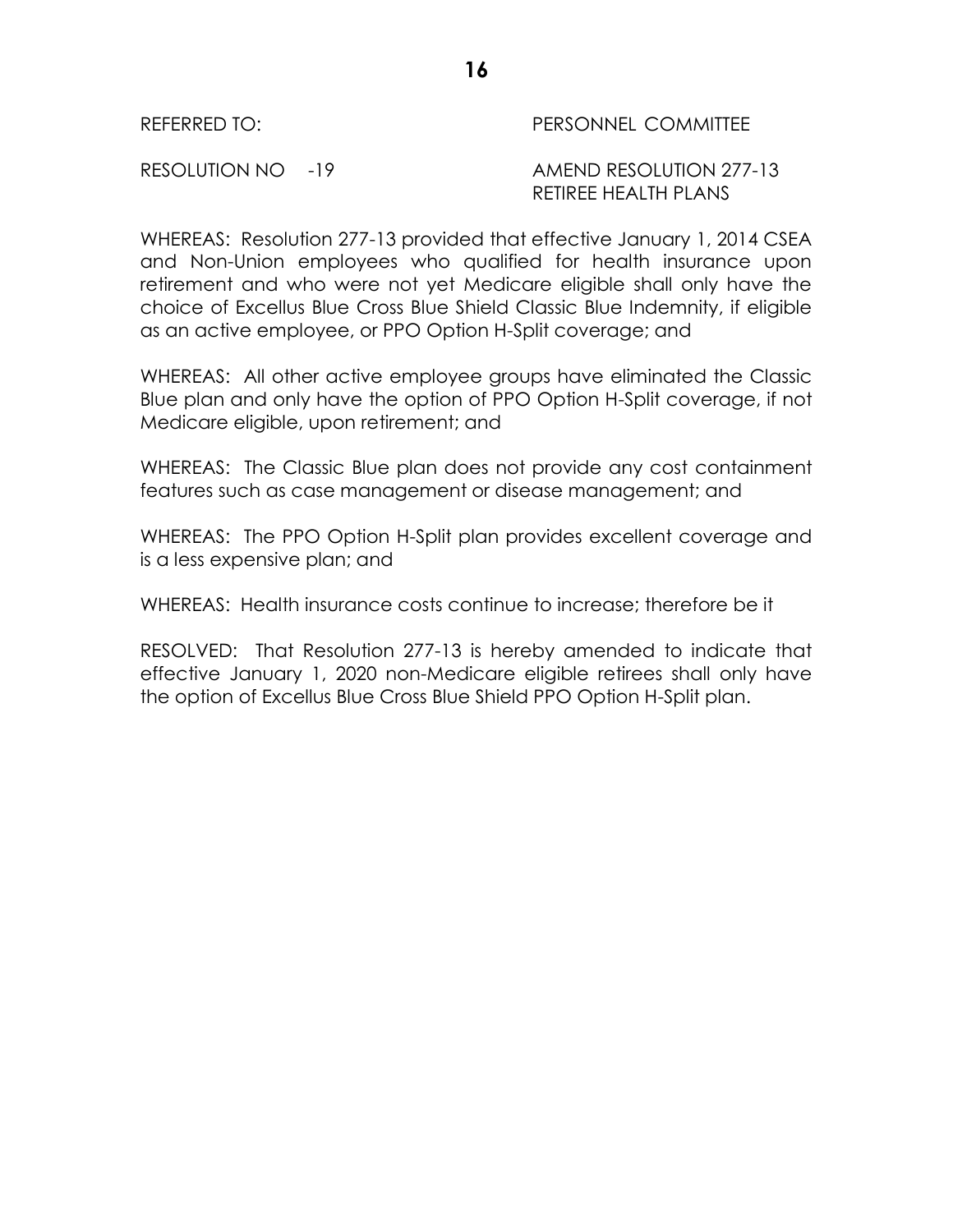REFERRED TO: THEALTH AND HUMAN SERVICES PERSONNEL COMMITTEE

RESOLUTION NO. -19 AUTHORIZATION TO CREATE AND FILL ONE, FULL TIME SENIOR SUPPORT INVESTIGATOR POSITION SOCIAL SERVICES

WHEREAS: Legislative approval is required for the creation of new positions and position reclassifications; and

WHEREAS: The Commissioner of Social Services has discussed succession plans and staffing needs for the Support & Collection unit with the Personnel Officer; and

WHEREAS: A promotional examination was recently conducted for the title Senior Support Investigator; therefore be it

RESOLVED: That the Tioga County Legislature authorizes the creation and filling of one, full-time Senior Support Investigator position (CSEA salary grade IX) effective June 22, 2019; and be it further

RESOLVED: That the Commissioner of Social Services shall be authorized to accomplish this by reclassifying one, full-time Support Investigator (CSEA salary grade VII) position to the title of Senior Support Investigator upon an appointment from the current civil service eligible list, effective June 22, 2019; and be it further

RESOLVED: That the Senior Support Investigator position is reflective of an annual salary increase of \$4,152, but shall not represent an increase to the department's full time headcount.